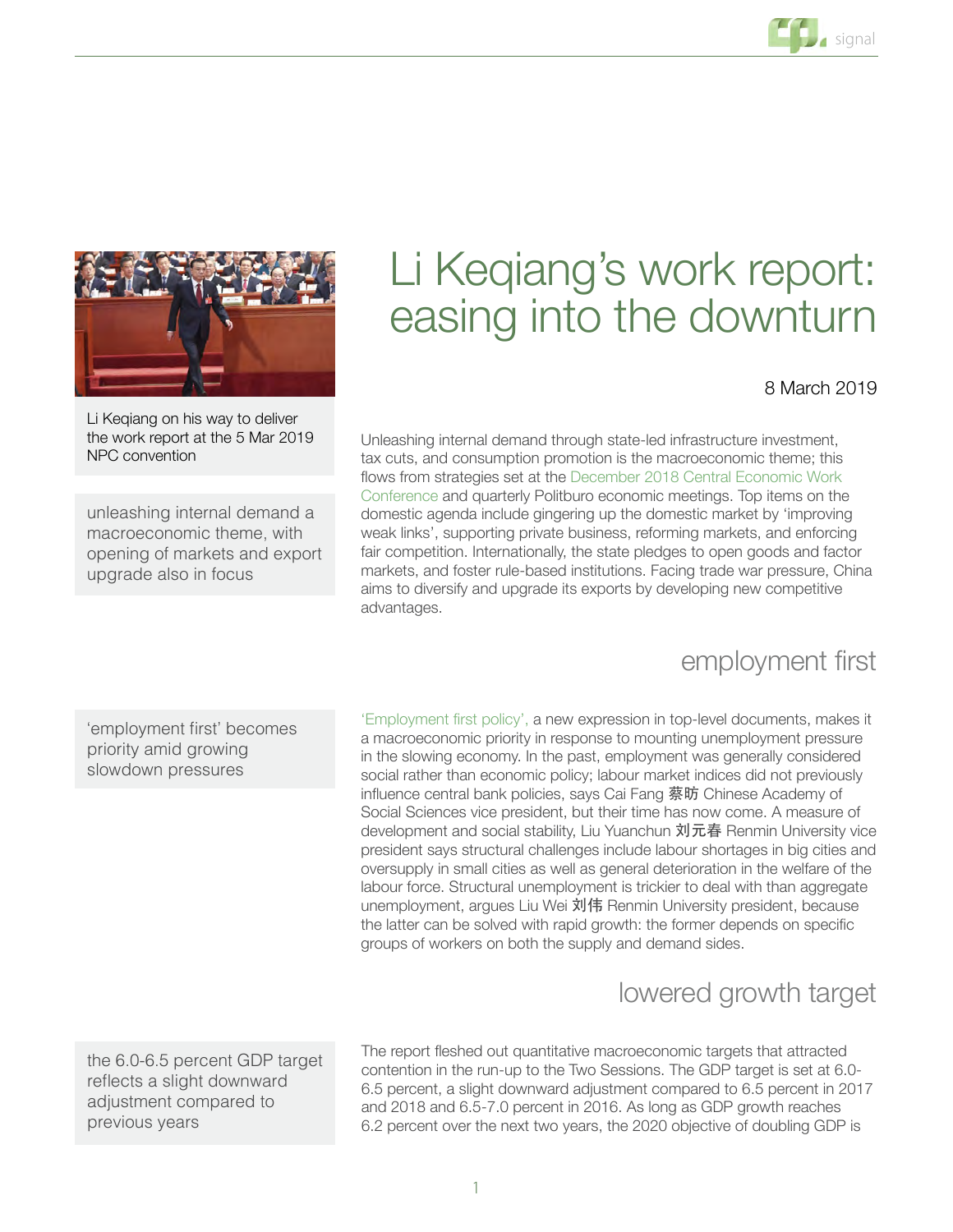

achievable, says Huang Shouhong 黄守宏 State Council Policy Research Bureau director. Lowering the growth target is consistent with gradual economic transition, says Liu Yuanchun, and accords with shifting growth drivers, unsolved institutional problems, distorted resource allocation, and a diminishing demographic dividend.

### fiscal adjustment

rising fiscal deficit for infrastructure expansion and tax cuts

2019 fiscal deficit is set at 2.8 percent, slightly lower than the [market](https://policycn.com/policy_ticker/debate-on-3-percent-fiscal-deficit/)  [expectation of 3 percent](https://policycn.com/policy_ticker/debate-on-3-percent-fiscal-deficit/) but still 0.2 percent larger than 2018. Approved special local bond quota increased y-o-y by C¥800 bn, reaching C¥2.15 tn. Li Keqiang 李克强 says the moderate deficit rise leaves policy space for the future, and expanded local spending capacity will be invested in railways, highways, logistics, urban facilities, disaster control and civil aviation. Ambitious VAT cuts are also rolling out, estimated at C¥713.2 bn based on 2018 tax revenues by Tang Dajie 唐大杰 Wuhan University. State investment and tax cuts are key to strengthen both ends, says Liu Shangxi 刘尚希 Chinese Academy of Fiscal Sciences president, as the former boosts domestic demand and the latter incentivises market participants.

interest rate cuts on the horizon

monetary easing set to continue this year

[Monetary easing is expected to continue](https://policycn.com/policy_ticker/further-monetary-easing-justified-spillover-risk-control-emphasised/) in 2019. The report specifies that M2 and aggregate social financing should be consistent with nominal GDP growth, implying that current 8.1 percent M2 growth can still rise to match 9.7 nominal GDP growth, says Lian Ping 连平 Bank of Communications chief economist. As M2 weakens as an indicator, argues Lu Zhengwei 鲁政 委 Industrial Bank chief economist, this expression simply means monetary policy should serve development goals. It has been over ten years since government work reports referred to reducing the real interest rate, so recourse to it now seems to foreshadow further interest rate cuts. But while policy rates may drop, Lian argues benchmark lending and deposit rates will not, given low money market rates and spillover effects on the exchange rate and capital flows.